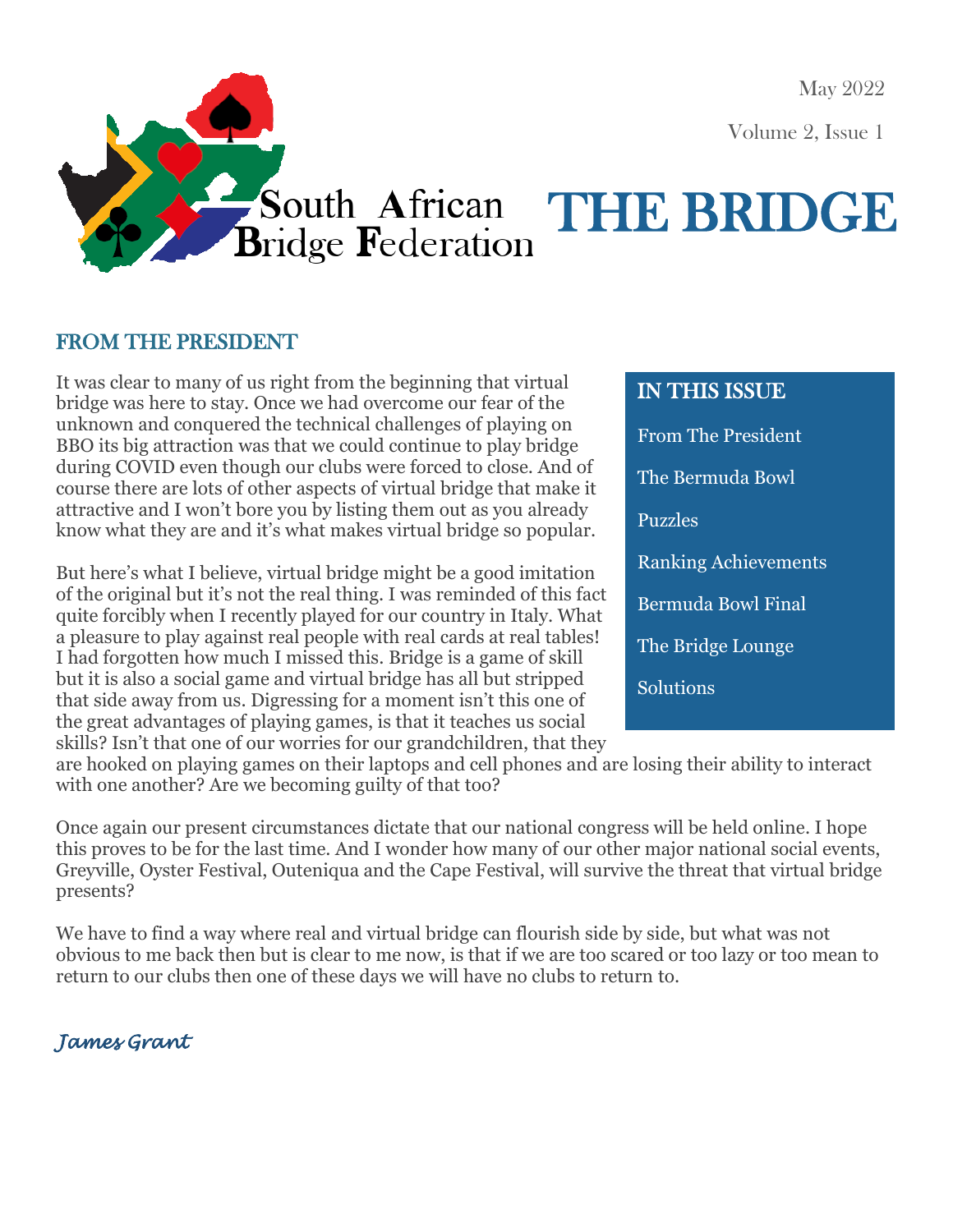#### THE BERMUDA BOWL

After a number of postponements, the Bermuda Bowl was finally held in Salsomaggiore in Italy. Salsomaggiore was famous back in the day for its thermal baths and drew crowds from around the country throughout the year. Its popularity was such that it boasts its own railway line, an offshoot of the Milan/Bologna railway. It also has its own cultural centre, the home of theatre, music and other refined entertainments. Many of the rich visitors built a second home here and as a town it flourished. Alas, spas are no longer the attraction they were in yesteryear and many of the large homes have been abandoned or converted into hotels which in turn have been closed and abandoned. Although now derelict, these buildings still retain an echo of their former beauty and some of the magic of past times still lingers on in this less lively and now a little jaded town.

But let's talk about bridge. Larry and I had our successes, failures and near misses in this tournament. Here is one of my favourites:

|                                                                                   | <b>Bidding</b>                                                                                                                                                                                                                 |                           |              |    |
|-----------------------------------------------------------------------------------|--------------------------------------------------------------------------------------------------------------------------------------------------------------------------------------------------------------------------------|---------------------------|--------------|----|
| <b>Dealer North</b><br>All vul                                                    |                                                                                                                                                                                                                                |                           |              |    |
| <b>East</b>                                                                       | W and the set of the set of the set of the set of the set of the set of the set of the set of the set of the set of the set of the set of the set of the set of the set of the set of the set of the set of the set of the set | N                         | E            | S  |
| $\triangle$ AJ9<br>$\blacktriangledown$ KJ1076532<br>$\bullet$ 3<br>$\clubsuit$ 2 | dbl<br>6H                                                                                                                                                                                                                      | $3D \quad 4H$<br>all pass | pass pass 5D | 5C |

I don't have a good feeling about this as my hand could be much better for my overcall, and good cards in clubs won't help me, it's the major suits that I need shoring up. I wait to see what dummy holds with some trepidation.

South leads a small diamond and dummy goes down with

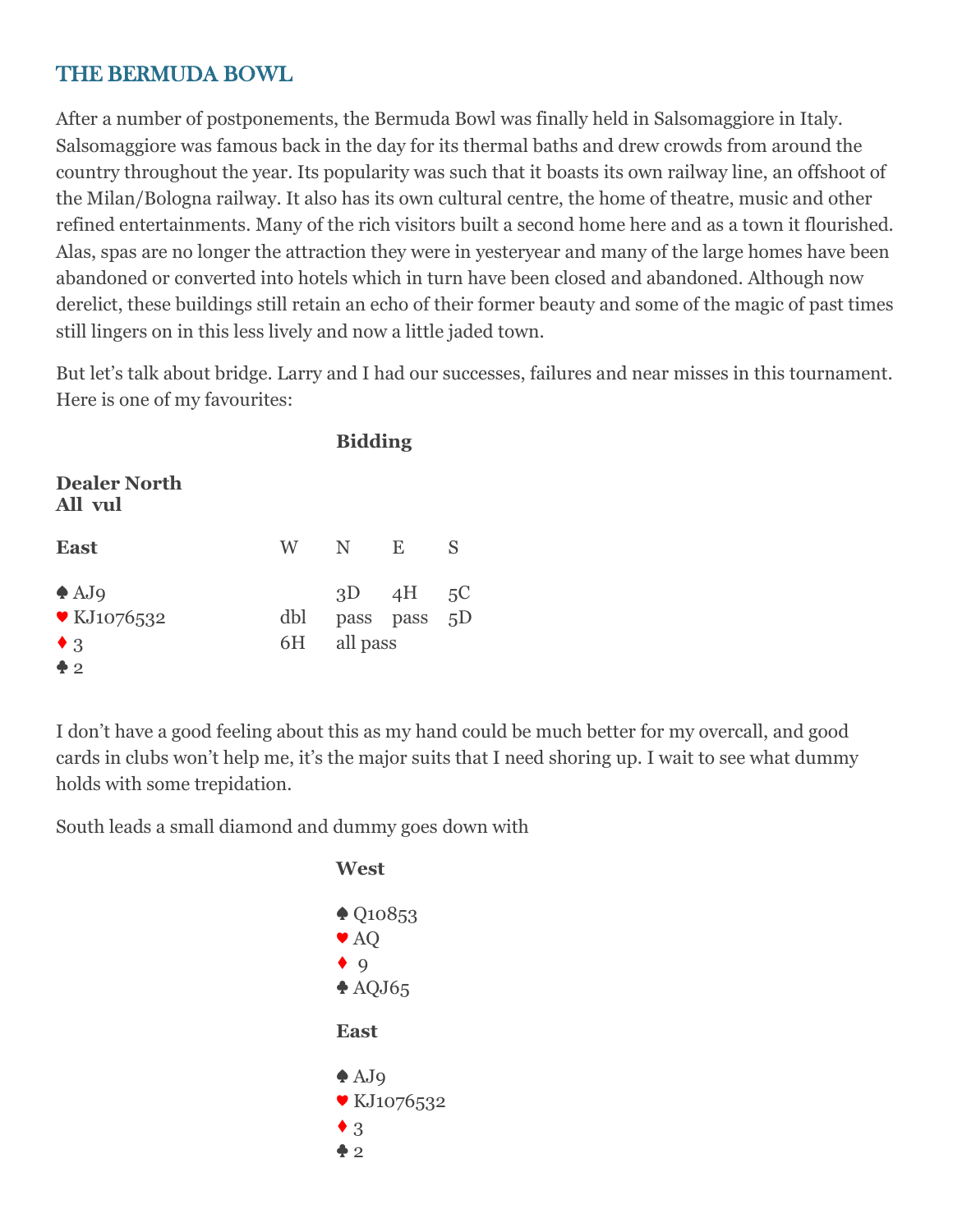North wins this with the ace. Who holds the  $\triangle$ K? Probably his partner but not the queen but then the advantage of winning the first trick against a small slam is you can afford to false card to your heart's content (please excuse the pun). North now goes into a huddle, and I go into a separate huddle. This isn't the worst slam I've played in; if North holds the ♠K I'm home and dry, but if he doesn't is there any hope? And what am I to make of the 5C bid? Is it

- a. I have a long club suit partner (but clearly not 7 as North would surely have doubled the slam for a club lead) and good diamond support so take this into account if they bid a slam
- b. I have a long club suit and if they don't double 6 off should be a good score
- c. I'm having a laugh?

North cannot hold both black kings else he would be far too strong for his opening bid, but he has room for holding one of them. If he holds neither he will switch to spades as if I hold the top two cards in this suit there is no hope for the defence. If he holds the ♠K he will switch to a trump for if his partner holds the jack a spade switch would be catastrophic. But if he holds the ♦K? By now he has no doubt worked out that I hold at most 4 cards in the black suits and the only dangerous holding for the defence is when I hold a singleton club. If he holds 3 or 4 clubs to the king then a heart switch is needed to prevent me from setting up this suit for 2 discards in spades. But if he holds a singleton or doubleton king then I think he will exit with a spade.

As I feared North finally comes out of his huddle and plays the ♠7. Let's check our logic again, does he have the ♠K? I don't think so, but perhaps he has deduced I hold the ♠J along with the ace and I will now adopt a losing line of play based on the assumption that his partner holds the king? Or it might be a double bluff, he doesn't hold the king but I might believe he's bluffing so I take the losing finesse? Or perhaps it's a triple bluff? There's a character called Vizzini in a fairy story, *The Princess Bride*, who prides himself on out bluffing his adversaries – am I playing against his Uruguayan equivalent? I don't think so, so I play my ace. Now it's all down to the club suit. Did South psyche? Maybe, possibly, probably. I can still make this contract if North holds the king if I play him for a singleton or doubleton. Or I could play for the king coming down in 3…

Whatever I choose to do now I will need the hearts to break Do I play South for a long club suit headed by the king, or North a short club suit headed by the king? If the former there is a simple squeeze I can execute and this seems to me a much more promising and attractive line of play. So I draw all the trumps and on the last trump come down to this 4 card ending: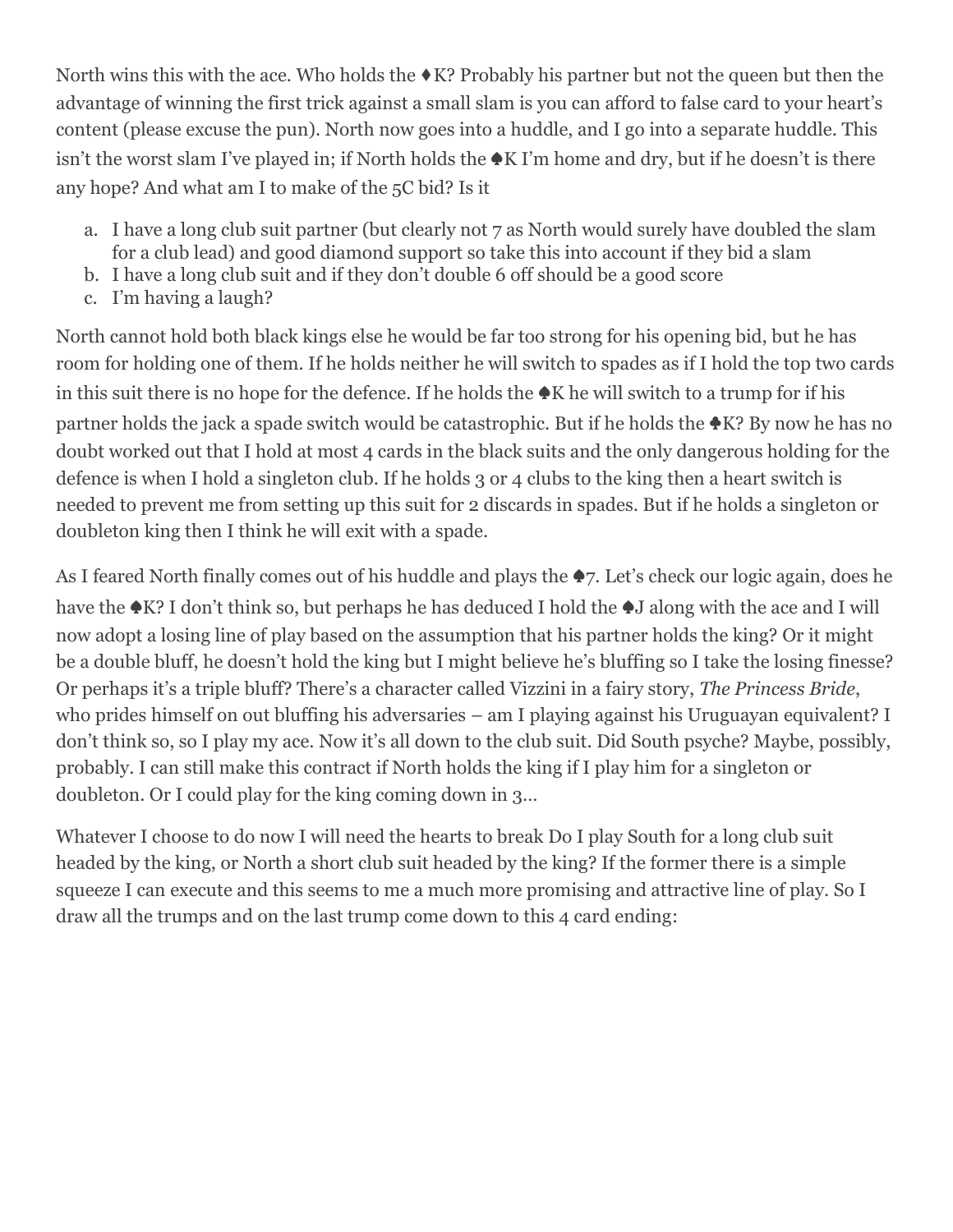

On the last trump South is squeezed, he has to hold on to the ♠K so must let go of a club. I let go of the ♠Q from dummy and finesse the clubs.

Here is the full hand:

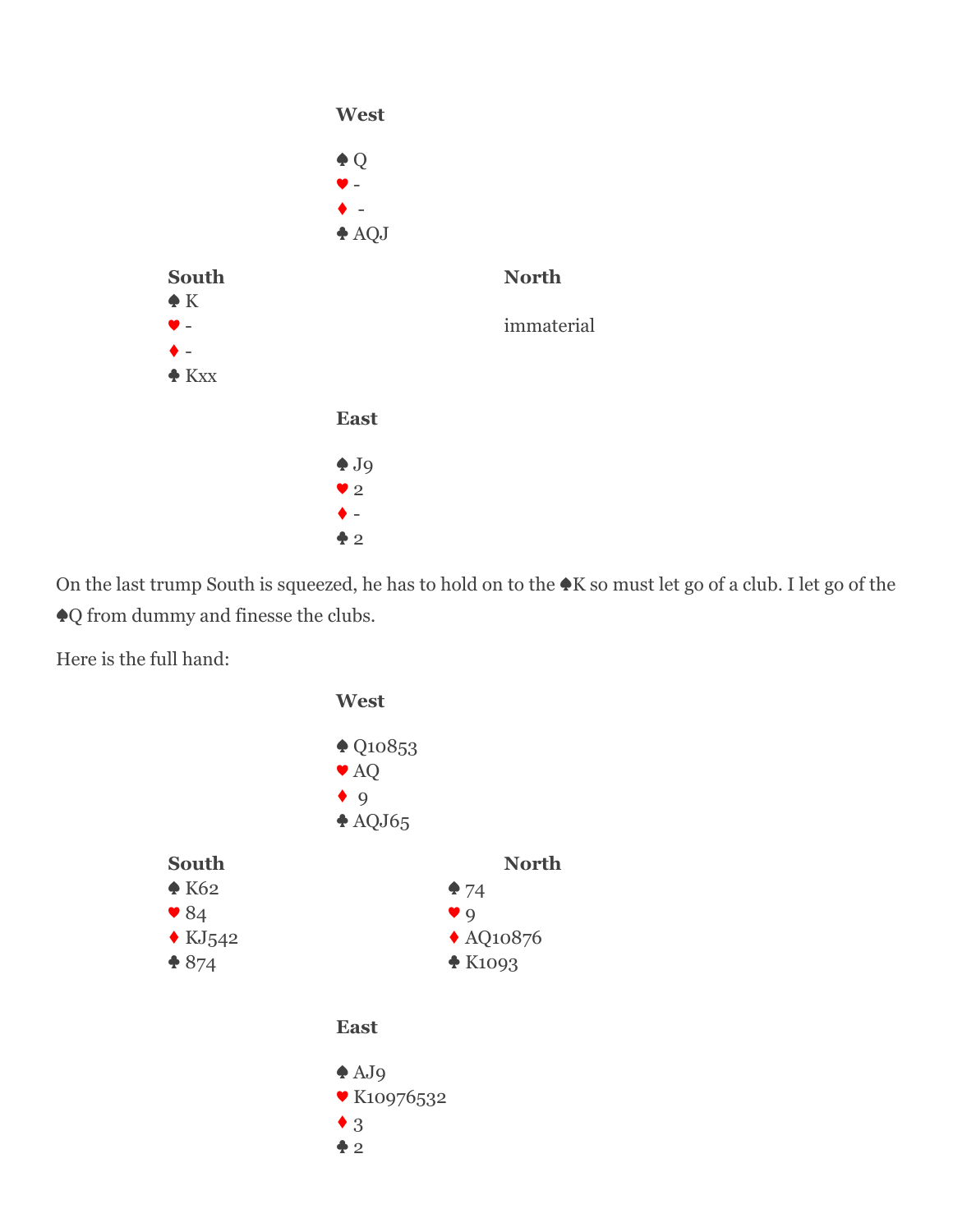North won this trick and the defence claimed the remainder of the tricks. Who said bridge was an easy game? But despite this hand and others much worse, the experience of playing in this event was inspirational. I left with a great desire to find ways of lifting the level of all aspects of my game to a higher level. And more importantly even when it became clear we had no chance of qualifying in the last eight our team spirit remained high and we had a lot of fun together. I felt proud and privileged to be part of it.

#### *James Grant*

#### SABF WEBSITE



The SABF Website has undergone an update and can be viewed by visiting [http://sabf.co.za/.](http://sabf.co.za/)

#### **PUZZLES**

Have you tried Knotwords? Essentially a crossword puzzle, you're given all the letters and need to create words both down and across much like a combination of Sudoku and Kakuro. Try your luck with this one.

Remember, the letters in the block need to be used in their respective section to create words.

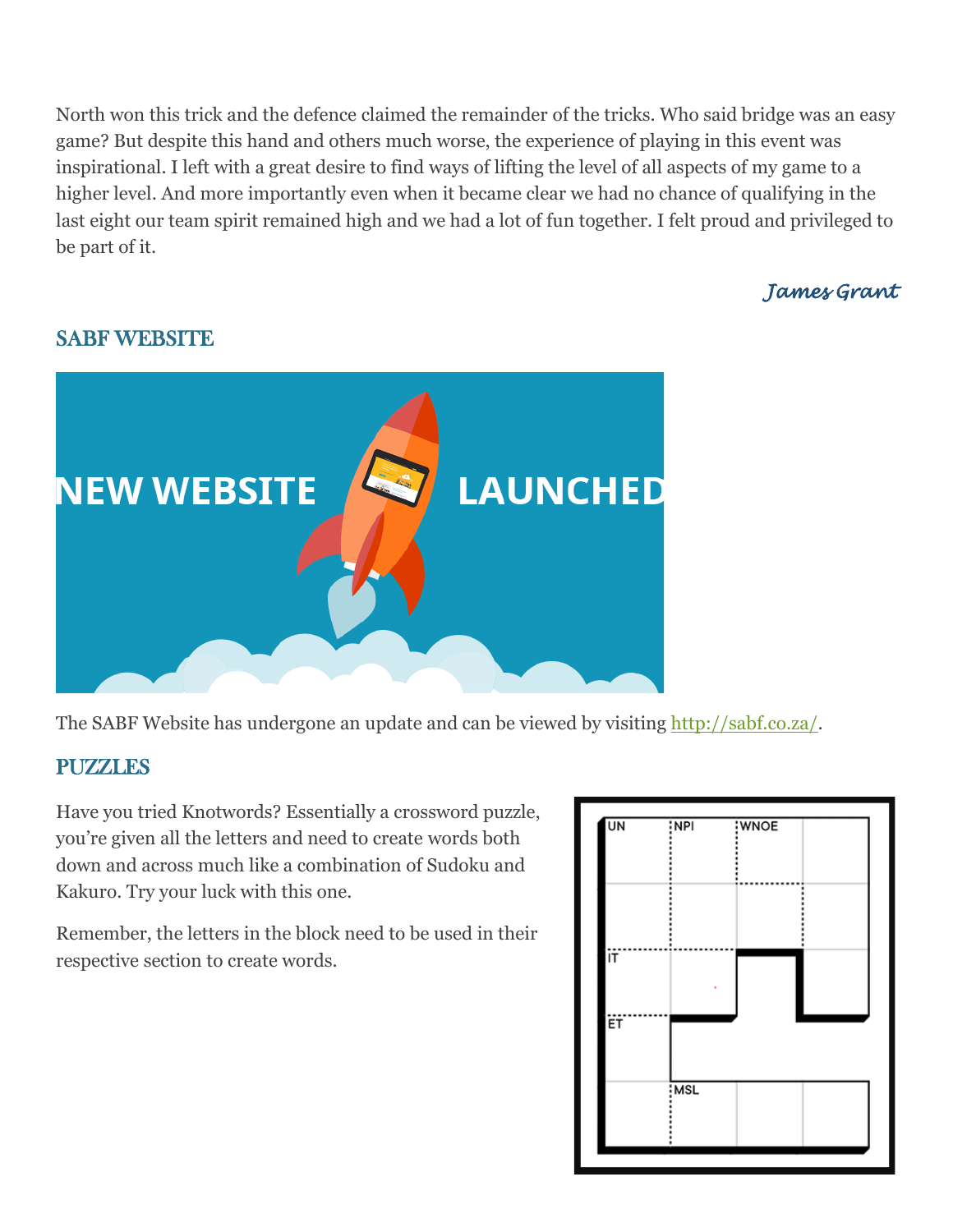#### RANKING ACHIEVEMENTS

Congratulations to our players who've risen in the rankings recently!

| <b>Name</b>               | <b>New Rank</b>             | <b>Club</b>                 |
|---------------------------|-----------------------------|-----------------------------|
| <b>Judith De Marigny</b>  | <b>Regional Master</b>      | <b>BBO Club</b>             |
| Peta Feinstein            | <b>National Life Master</b> | The Links Bridge Club       |
| <b>Anneke Furniss</b>     | <b>National Master</b>      | <b>Two Hearts</b>           |
| Gill Greenwood            | <b>National Master</b>      | <b>Western Cape</b>         |
| <b>Joyce Hessen</b>       | <b>National Life Master</b> | <b>Western Cape</b>         |
| <b>Greg Hingle</b>        | Grandmaster                 | Hillbrow                    |
| Rinda Jacobs              | <b>National Master</b>      | <b>Western Cape</b>         |
| <b>Riekie Louw</b>        | <b>National Master</b>      | <b>Western Cape</b>         |
| Neil MacLeod              | <b>Regional Master</b>      | <b>KZNBC</b>                |
| <b>Adrian Mauerberger</b> | <b>Regional Master</b>      | <b>Western Cape</b>         |
| Barbara May               | <b>Regional Master</b>      | Plettenberg Bay Bridge Club |
| Louise Mcintosh           | <b>Regional Master</b>      | <b>KZN</b> Midlands         |
| Darryl Moss               | <b>Regional Master</b>      | Pretoria                    |
| Mark Oliff                | Grandmaster                 | Durban                      |
| Alison Puggia             | <b>National Master</b>      | Port Elizabeth              |
| Karen Rothbart            | <b>Regional Master</b>      | The Links Bridge Club       |
| <b>Judy Rothschild</b>    | <b>Regional Master</b>      | <b>Western Cape</b>         |
| Machelle Shapiro          | <b>Life Master</b>          | <b>Western Cape</b>         |
| <b>Betty Slowatek</b>     | <b>Regional Master</b>      | The Links Bridge Club       |

The complete list of promotions may be viewed on the [SABF website.](file:///C:/Users/user%20pc/Desktop/Freelancing%20Assignments/Admin/The%20Links/sabf.co.za)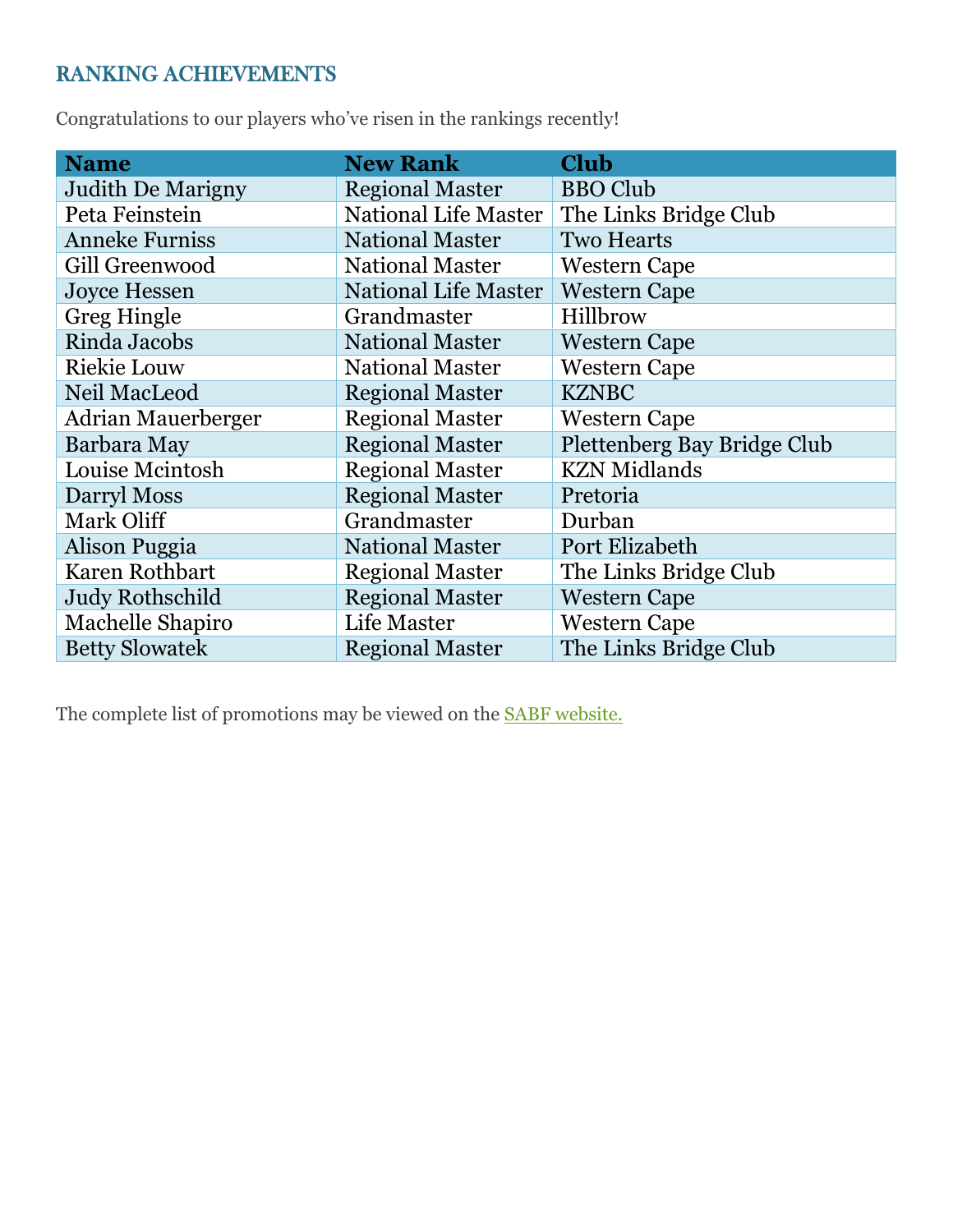#### THE BERMUDA BOWL FINAL

The final of the World Championships (where South Africa ended in 18th place) was a very tight battle between the Netherlands and Pierre Zimmermann's Swiss squad. I won't really say "Switzerland", since Zimmermann was the only Swiss national in the team. His partner was Fernando Piedra, who is originally from Uruguay but has lived in Switzerland for 27 years. Fair enough. However, the other two pairs in the team were hired professionals: Dutch players Bas Drijver - Sjoert Brink and Poles Michal Klukowski - Piotr Gawrys (those of you with a good memory might remember Gawrys from a congress in the Drakensberg many years ago). They only needed a 2-year break from international bridge before they could play for their "new" country - a controversial WBF rule, to put it mildly. During the pandemic, there were no international championships, so they could basically move from their respective national teams to the Swiss team without any penalty.

The final board in set 4 proved decisive. Take Sjoert Brink's seat and see if you can win the World Championships:



They are vulnerable, you are not. What is your plan?

You might consider passing at this vulnerability, since you do collect 100 points per undertrick with no guarantee that you can make anything your way. However, it is relatively safe to bid, since you won't be doubled even if partner is very weak. Bas Drijver tried 3NT and everyone passed: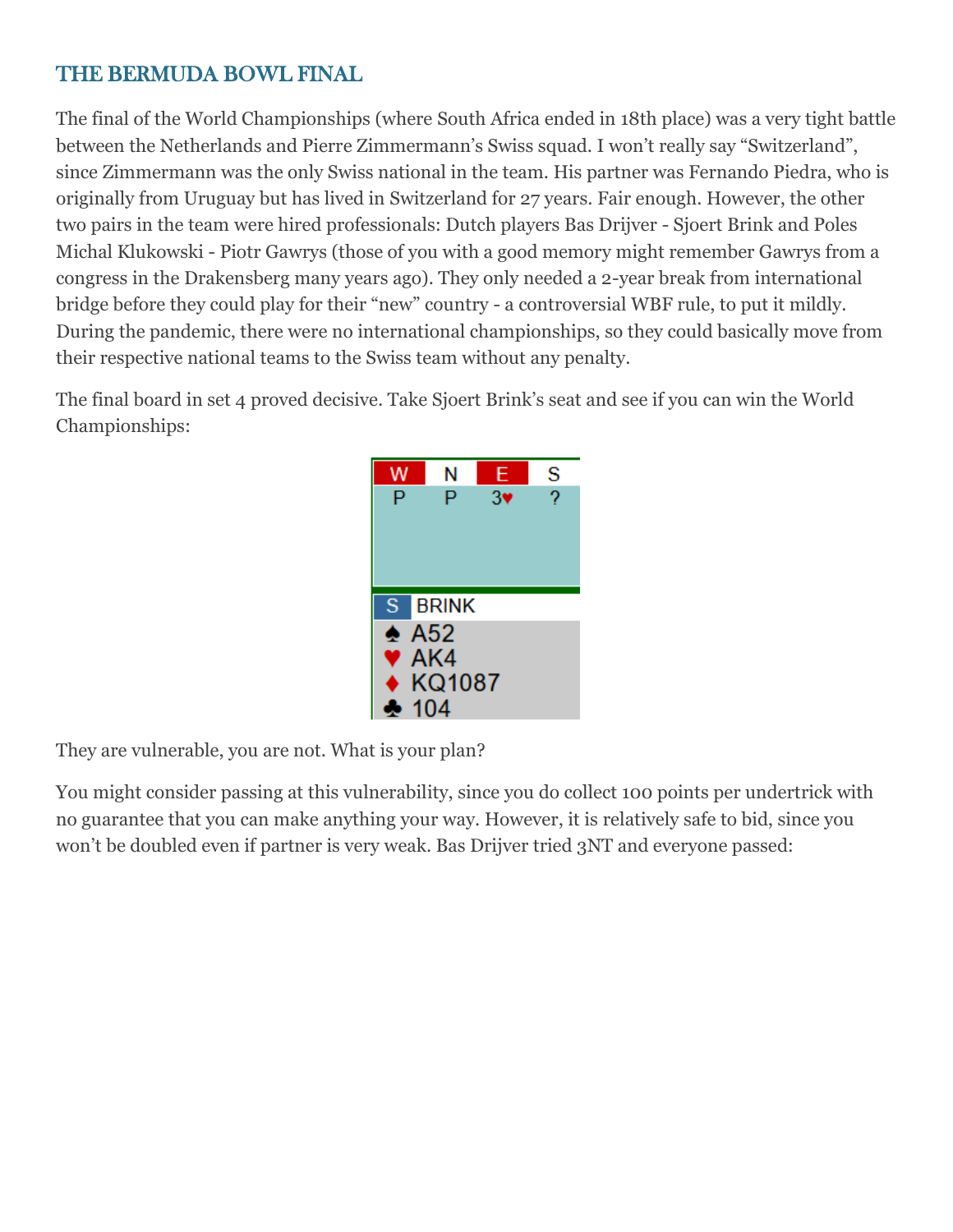

West led a  $3rd/5th$   $*3$ . It was disappointing that he didn't lead his partner's suit - then you could have knocked out the  $\triangle$ A first and later played a club towards your King for the 9th trick. Now, it looks like the opponents might set up 4 club tricks to go with their  $\triangle$ A. Is there anything you can do about it?

You might consider going up with  $\ast$ K at trick one, but for that to succeed, you will need East to have \*QJ, \*Q9 or \*J9 - then the suit will be blocked for the opponents. But that is a long shot, and immediately fatal if East has  $*A$ . Besides, if East has  $*Q9$  or  $*J9$ , you have two stoppers in the suit by ducking the first trick anyway. So you duck in dummy, and East wins  $\clubsuit$ J. This happens next:

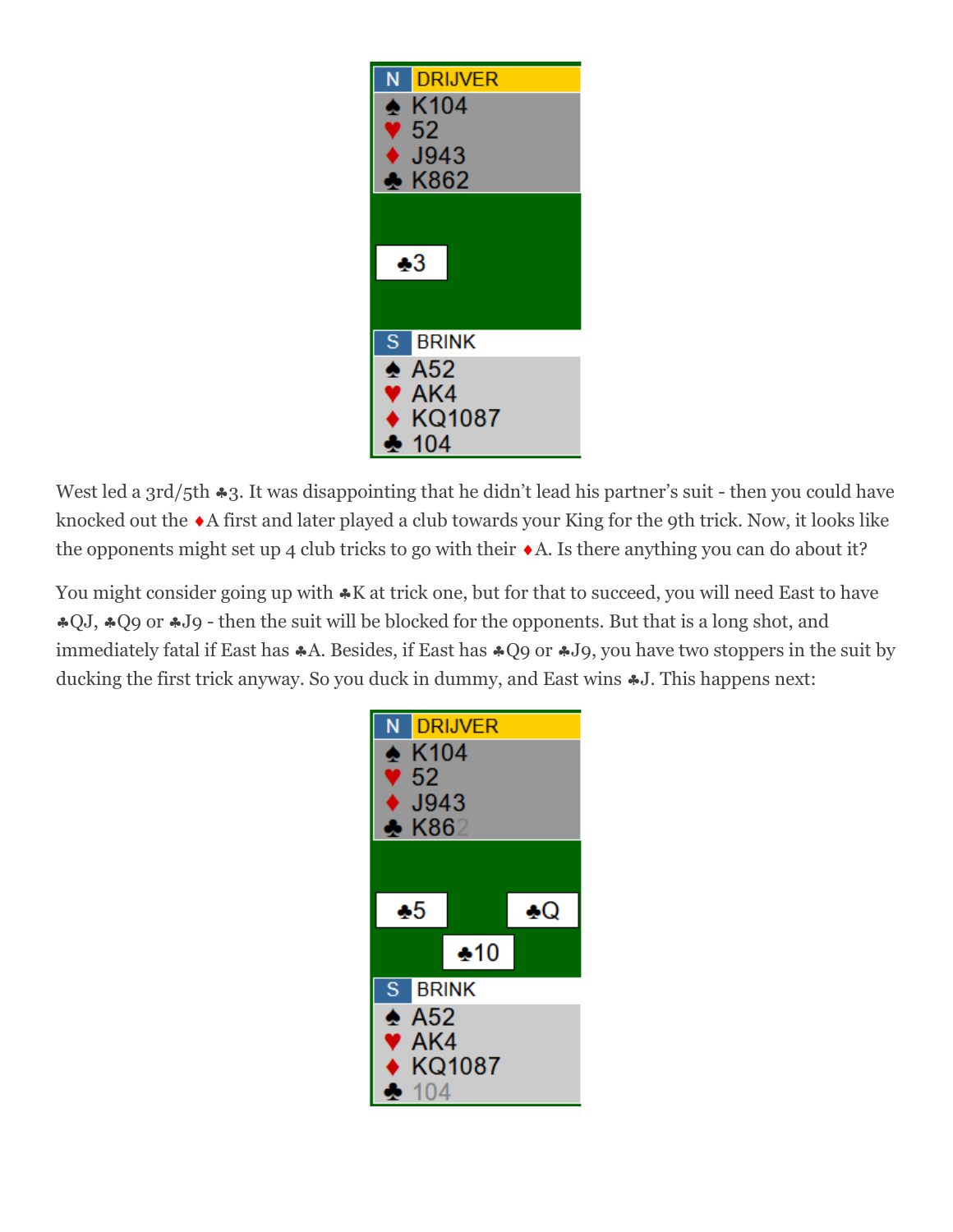Aargh! East obviously started with  $\triangle QJ$  bare, and going up with the  $\triangle K$  at trick one would have been the winning play. What now?

If East has  $\triangle$ A, you have 9 easy tricks by winning the  $\triangle$ K, but you can be almost sure that West has the A. Otherwise, he would probably not have led a club without a side entry, and he might also have won this trick if he sees that there is no hope in the clubsuit. But if you duck now, where is your ninth trick going to come from?

Brink couldn't be sure, but he knew that winning this trick would set up 5 tricks for the opponents, so he ducked. East now switched to  $\vee$ Q. Duck or win this trick?

You have to take this trick - otherwise the opponents will already have 3 tricks and two more Aces to come. Brink won and led  $\triangle Q$  from his hand. West thought for quite some time, then won the  $\triangle A$  and continued with another diamond, East following suit.

What is going on? Do you know the opponents' distribution by now?

You should. West must have a singleton heart, otherwise he would have continued hearts. You know he started with 2 diamonds and 5 clubs, so his distribution must be 5125, which means that East is 2722.

Thus, these cards are left:

| 32<br>D                                                   | <b>DRIJVER</b><br>N<br>$\triangle$ K104<br>5<br>J <sub>4</sub><br>$\bullet$ K8            | W<br>P<br>P          | Ν<br>P<br>P                         | E.<br>$3*$<br>P | s<br>3NT           |
|-----------------------------------------------------------|-------------------------------------------------------------------------------------------|----------------------|-------------------------------------|-----------------|--------------------|
| <b>VAN LANKVE</b><br>$\triangle$ XXXXX<br>$\clubsuit$ A97 |                                                                                           | Е.<br>$\triangle$ XX | <b>VAN DEN BO</b><br><b>J109863</b> |                 |                    |
|                                                           | <b>BRINK</b><br>S<br>$\spadesuit$ A52<br>$\blacktriangledown$ K4<br>K <sub>107</sub><br>æ | 3NT <sub>S</sub>     |                                     |                 | <b>NS: 2 EW: 3</b> |

What do you think Brink did now?

He played a small heart from both hands. When West discarded a spade, *he claimed 9 tricks.*

Do you see what will happen next? East wins and can play a spade, but Brink goes up with the Ace and cashes his red winners. When the last diamond hits the table….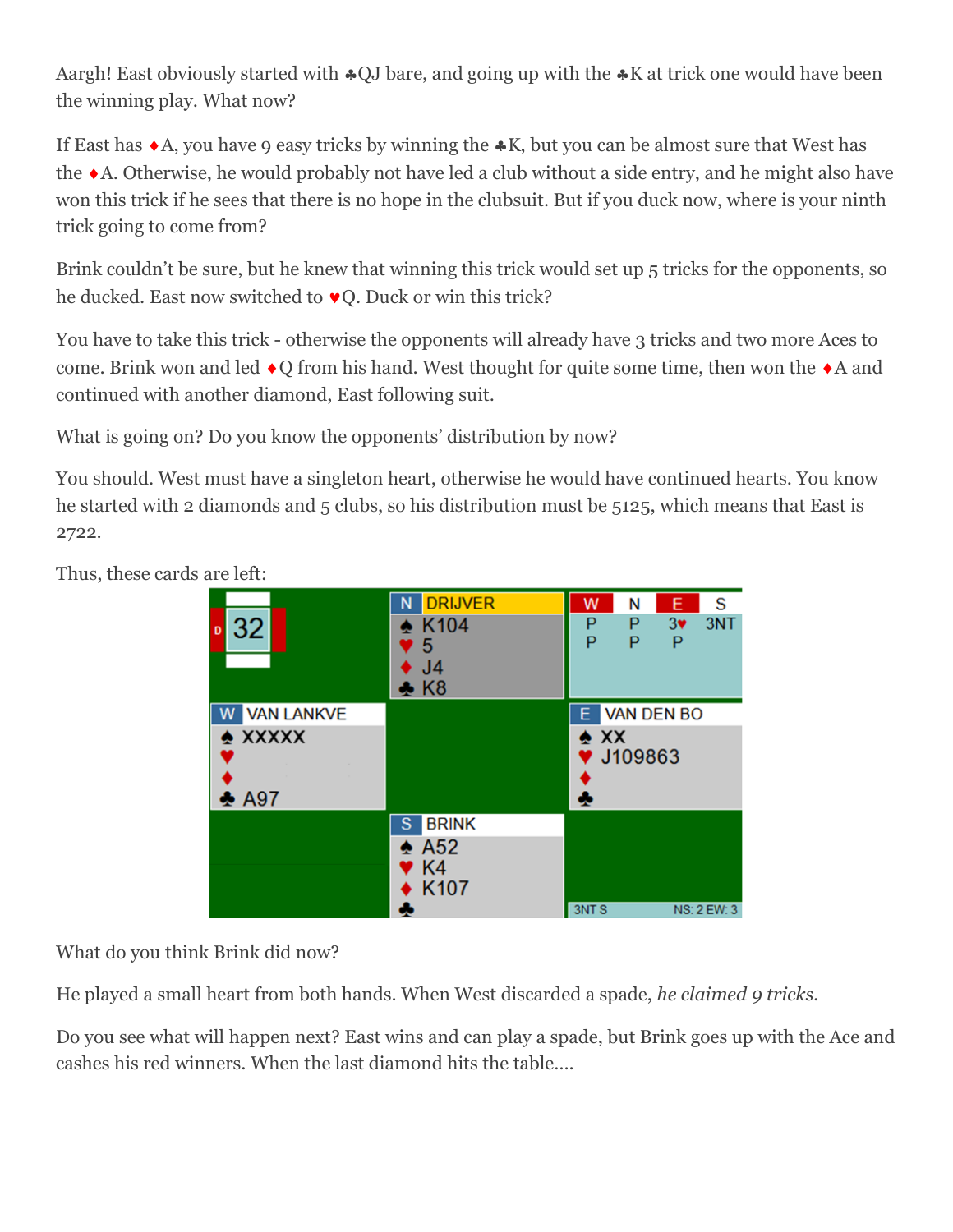| 32<br>$\mathbf{D}$                         | <b>DRIJVER</b><br>N<br>$\triangle$ K <sub>10</sub><br>♣К | W<br>P<br>P                                     | N<br>P<br>P | E<br>$3*$<br>P | S<br>3NT |
|--------------------------------------------|----------------------------------------------------------|-------------------------------------------------|-------------|----------------|----------|
| <b>VAN LANKVE</b><br>$\triangle$ XX<br>А ی | $*8$                                                     | $\triangle$ X<br>$\blacktriangledown$ J10<br>ķ. |             | E VAN DEN BO   |          |
|                                            | <b>BRINK</b><br>S<br>$\triangle$ 52                      | 3NT <sub>S</sub>                                |             |                |          |

…West has no card to spare. Whatever he discards, dummy discards the opposite suit and takes the last two tricks.

That was 7 IMPs to Switzerland when South made 2NT at the other table. If you passed  $3\bullet$ , it will go all pass and you collect 2 down for a 2 IMP gain. However, that would not have been enough, since Switzerland won the final 167-164.

Could West have defeated the contract by returning a spade when in with the  $\triangle$ A?

Well, not this time, since the cards lay so favourably for you that you would have made the contract even if you had never heard of a squeeze:

|                                                                   | <b>DRIJVER</b><br>N                                                   | W<br>S<br>E<br>N                                             |
|-------------------------------------------------------------------|-----------------------------------------------------------------------|--------------------------------------------------------------|
| 32<br>D                                                           | $\triangle$ K104<br>52<br>J943<br>$\triangle$ K862                    | 3NT<br>P<br>P<br>$3*$<br>P<br>Р<br>P                         |
| <b>VAN LANKVE</b><br>98763<br>A <sub>2</sub><br>$\clubsuit$ A9753 |                                                                       | <b>VAN DEN BO</b><br>Е.<br>QJ<br>۰<br>QJ109863<br>65<br>♣ QJ |
|                                                                   | <b>BRINK</b><br>S<br>$\triangle$ A52<br>AK4<br><b>KQ1087</b><br>♣ 104 | <b>3NTS</b><br>NS: 0 EW: 0                                   |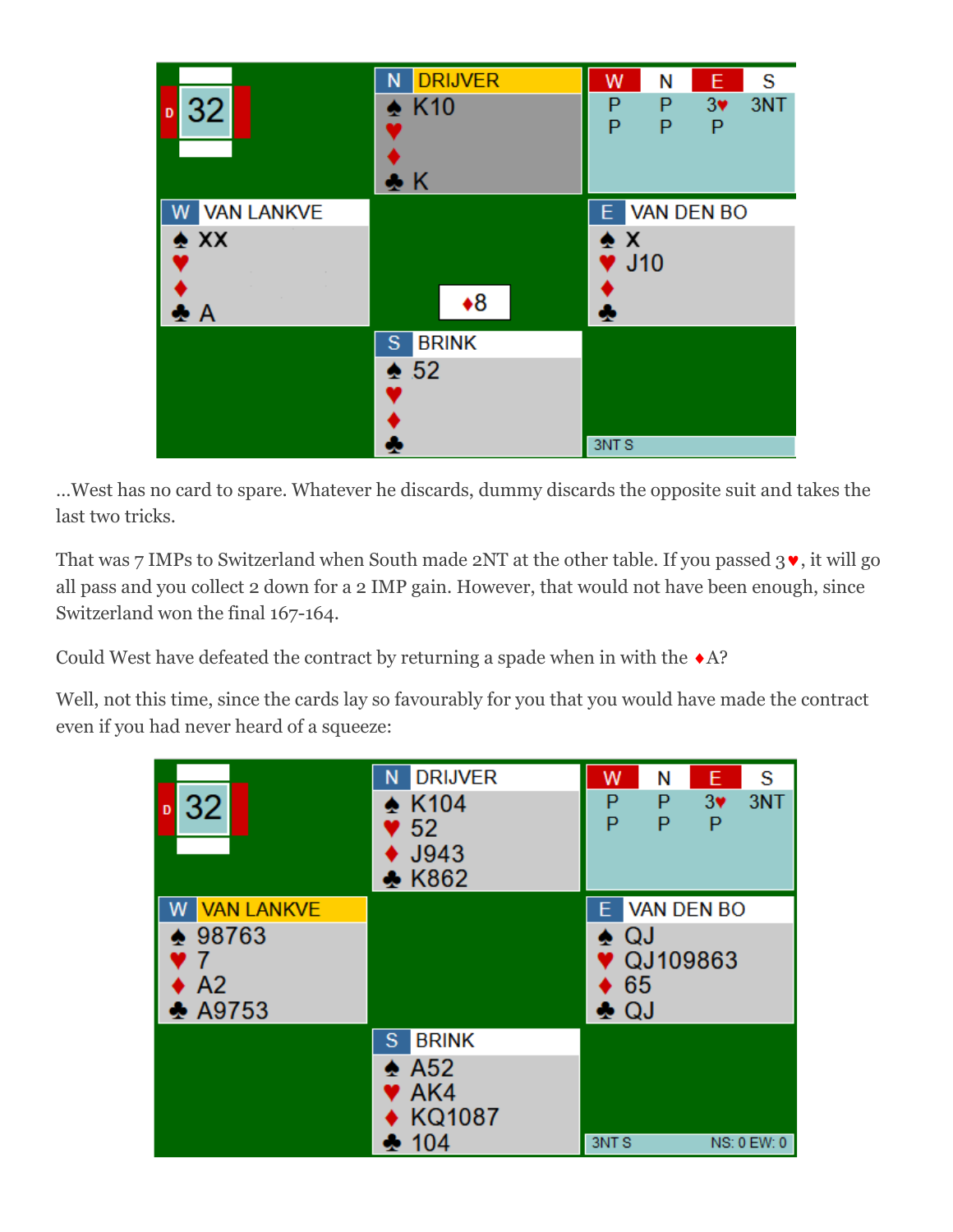With  $\triangle$ QJ dropping, nine tricks are there for the taking as long as you duck the second club. But that takes nothing away from Sjoert Brink's excellent declarer play.

*Leif-Erik Stabell*

#### THE BRIDGE LOUNGE

When you have a very long suit and some moderate values, should you immediately pre-empt as high as possible, or should you rather go slowly by keeping the bidding low to start so that you can see who does what, and then decide whether or not to bid again?

In an International Teams match between France and Poland, though the same contract was reached in both rooms, we saw the two philosophies in action.



had to be lost, for three off and 500 to Poland.

| North | East            | South |
|-------|-----------------|-------|
|       |                 | 18    |
| $2 -$ | 2 <sub>0</sub>  | $2$ V |
|       | $5*$            | Р     |
| Dbl   | <b>All Pass</b> |       |
|       | 4♥              |       |

#### **Opening Lead: 3**

The French East tried the slow approach, bidding 2D and then 5D. With four top losers, the defence just had to stop declarer getting to dummy with the queen of spades to take the diamond finesse. Declarer ruffed the second heart and advanced the three of spades, but an alert South did well by rising with the ace and switching to clubs. Now declarer couldn't get to dummy, and a diamond

At the other table, I thought the Polish East did much better, and I thoroughly approve of his decision to jump immediately to 5D, which was doubled by North.

The 2D bid at the first table, was, in my opinion, a shocker. You're almost certain to end up having to bid 5D anyway, with an eight card suit at favourable vul, so why mess around? All that the low level bid does is allow the opponents to exchange some valuable information. South gets all the room in the world to pass or jump or support partner. Even worse, if you chose 2D and then heard your lho jump to 4NT, you would do anything to go back again and blow him away with a 5D pre-empt, wiping out three rounds of bidding and removing his ability to use Blackwood. Really, there is virtually nothing to be gained by adopting the slow approach.